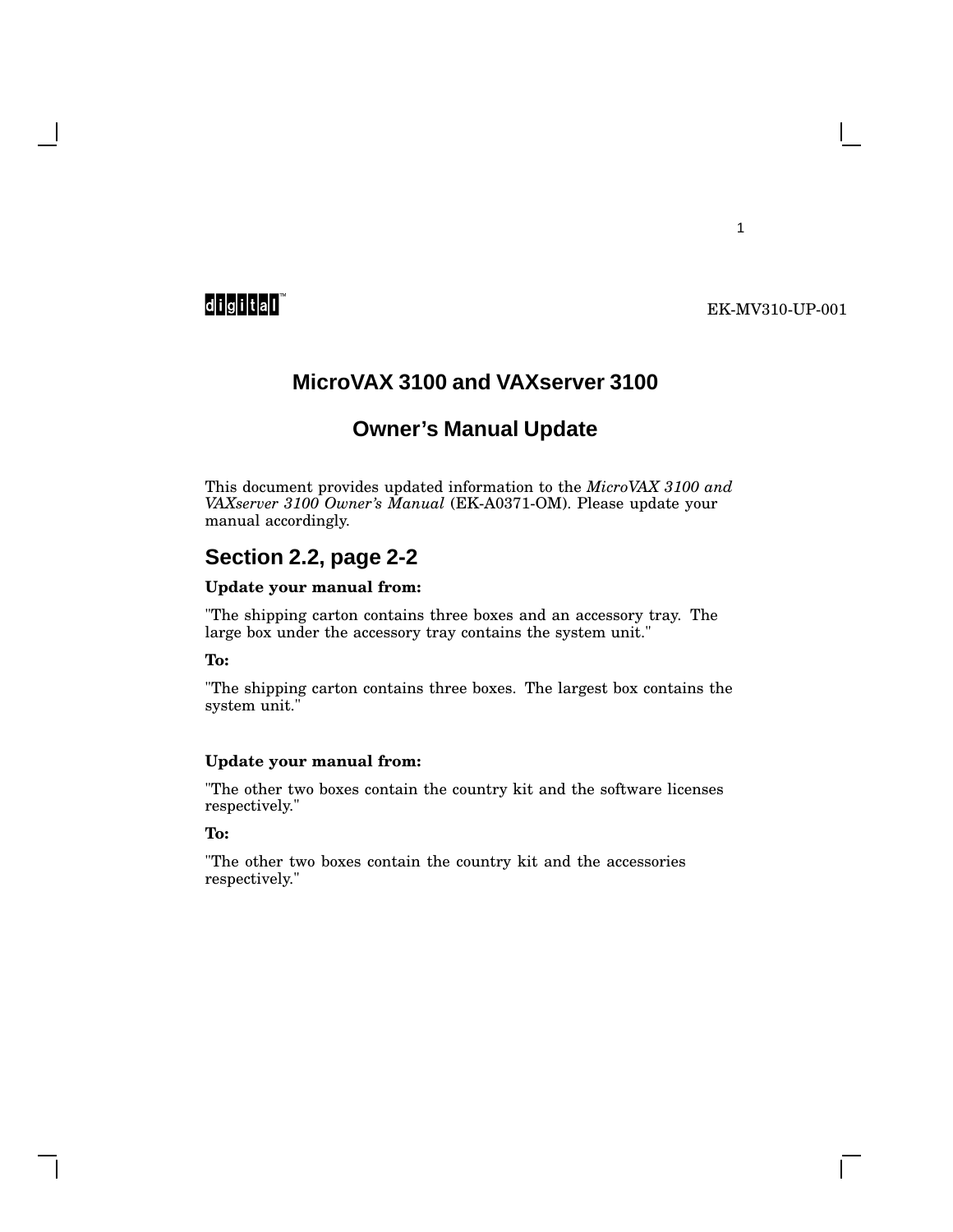## **Page 2-3, Figure 2-1**

#### **Update your manual from:**

Figure 2-1 in your Owner's Manual references "ACCESSORY TRAY CONTENTS."

**To:**

Figure 1 in this Update shows the new label "ACCESSORIES."

### **Update your manual from:**

Figure 2-1 in your Owner's Manual references "SCREWDRIVER."

**To:**

Eliminate the word "Screwdriver" along with picture of the screwdriver.

# **Page 2-3, Figure 2-1**

### **Update your manual from:**

Figure 2-1 in the Owner's Manual contains an item labeled "DEC423 to RS232 Adapter (H8571-A)" under Accessory Tray Contents.

**To:**

Replace that label with this new label "DEC423 to RS232 Adapter (H8575-A)."

### **Update your manual from:**

Figure 2-1 in the Owner's Manual references "TK50 TAPE CARTRIDGE."

**To:**

Replace that label with this new label "TK50 TAPE CARTRIDGE (OPTIONAL)"

2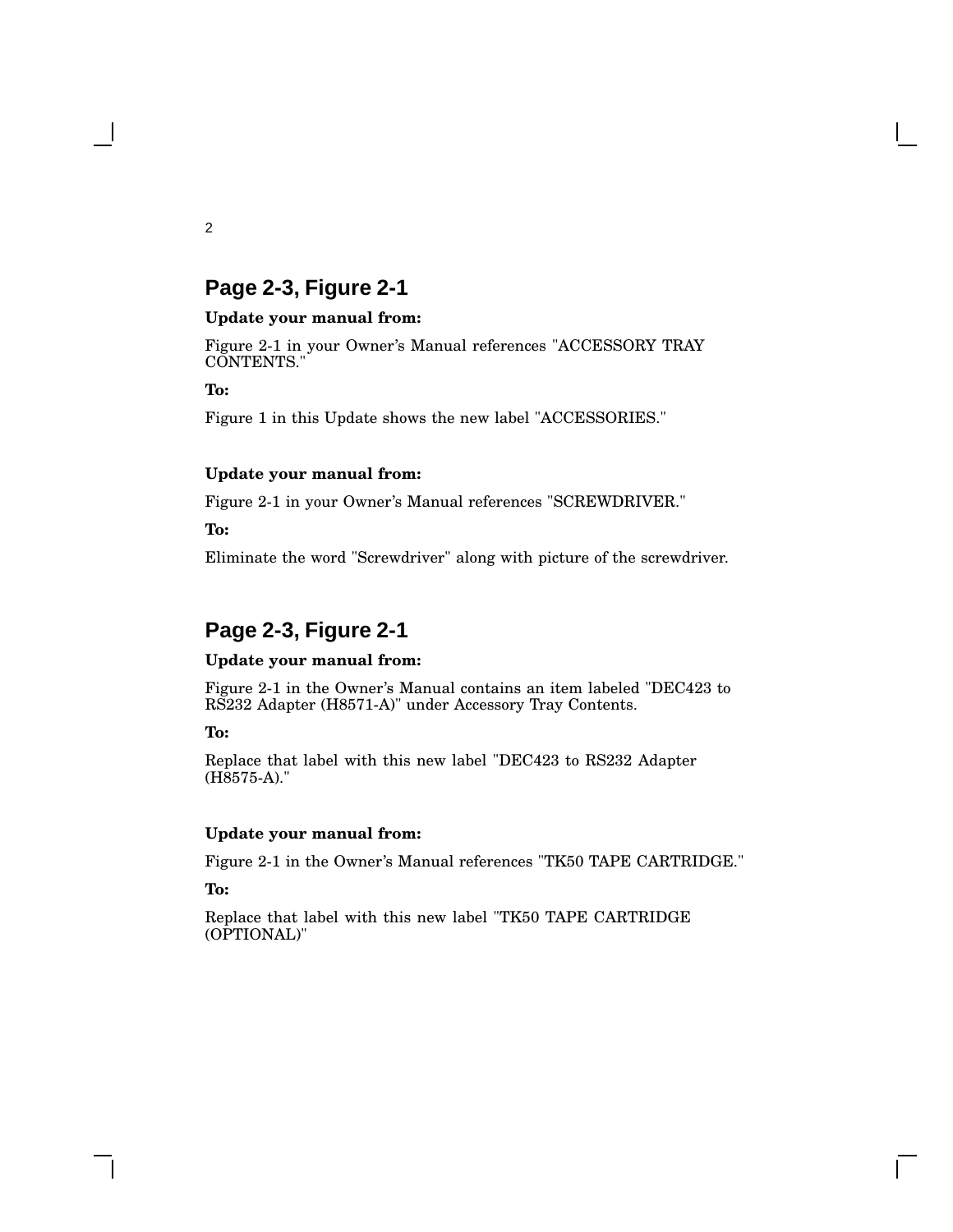

**Figure 1 Unpacking Your System**

LJ-00135-TI0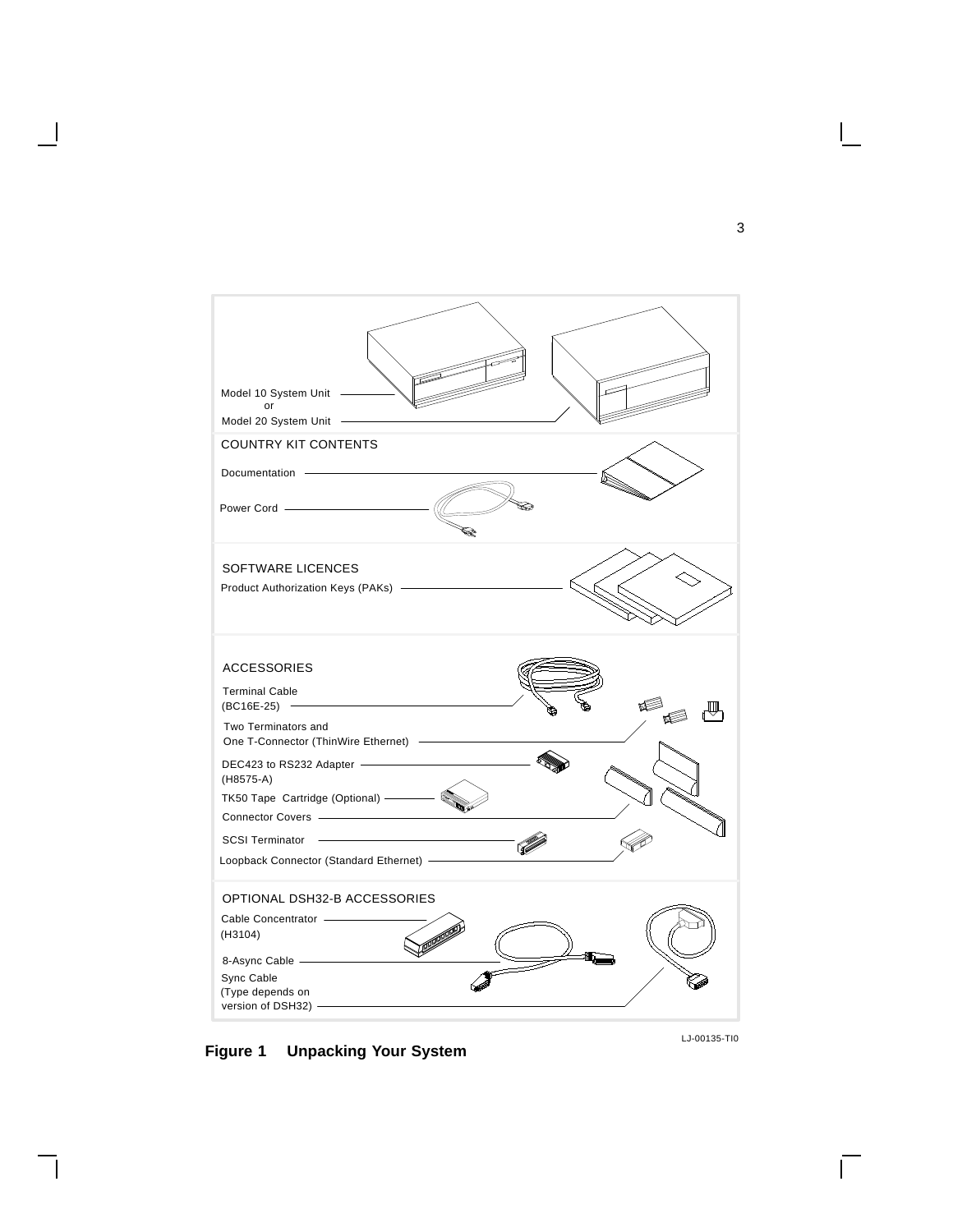## **Page 2-17, Section 2.7.1**

#### **Update your manual from:**

"Do you want to enter Customer's cluster and password information? (Y/N) Y [Return]"

"Will this node be a cluster member (Y/N)? N [Return]"

**To:**

"Do you want to enter Customer's cluster and password information? (Y/N) Y [Return]"

"The system time is DD-MMM-YYYY HH:MM:SS.nn \* Is this correct? (Y/N)"

"Will this node be a cluster member (Y/N)? N [Return]"

# **Page 2-17, Section 2.7.1**

#### **Update your manual from:**

"Will this node be a cluster member? (Y/N) N [Return]"

"Enter account passwords and press RETURN in response to the system prompts as follows:"

**To:**

"Will this node be a cluster member? (Y/N) N [Return]"

"Do you want DECwindows as the default windowing system? (Y/N)"

"Enter account passwords and press RETURN in response to the system prompts as follows:"

4